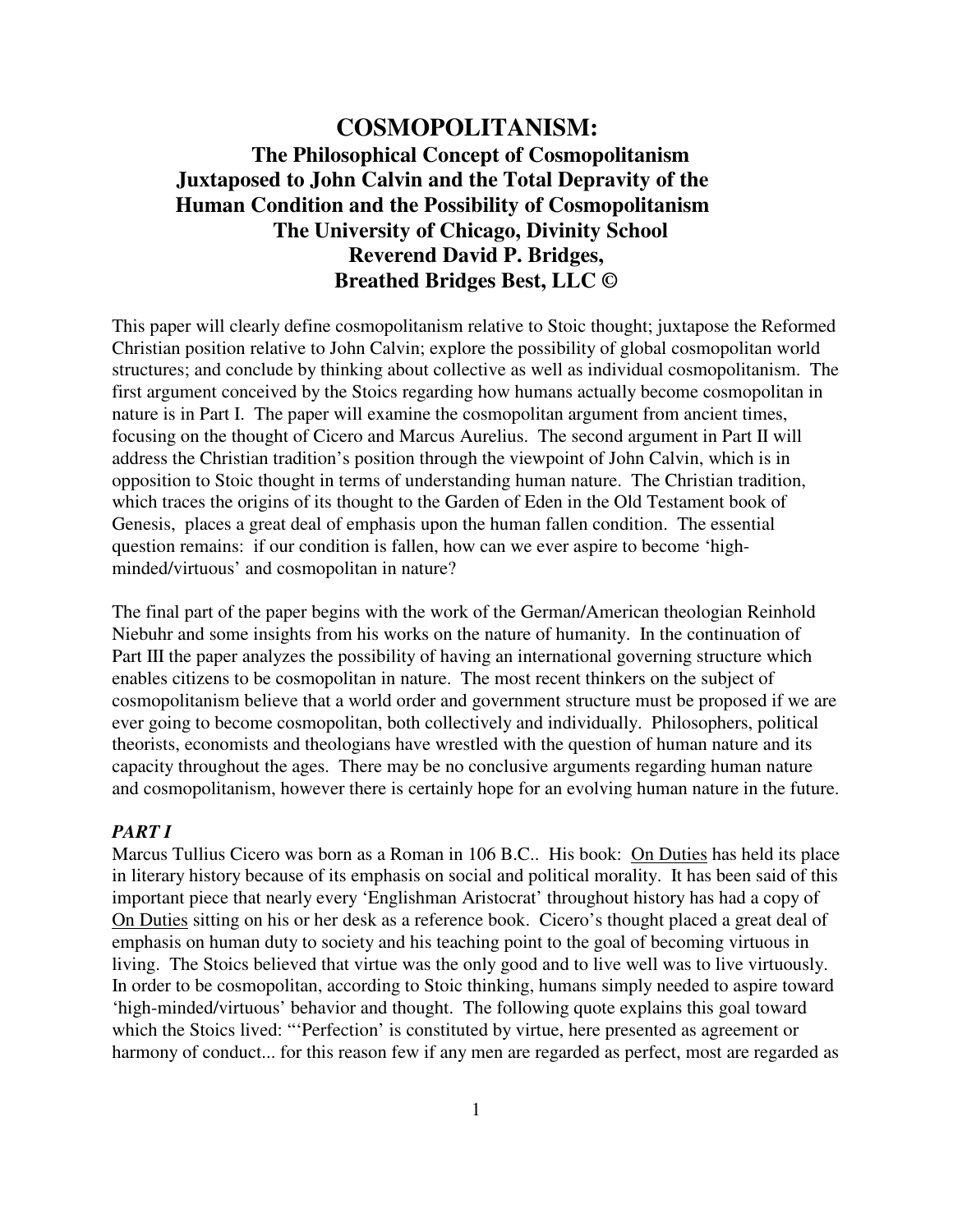imperfect. For a man is not perfect unless he possesses all the virtues. Primary virtues are four: prudence, moderation, courage and justice. Virtue summed up as 'the natural perfection of a rational being as a rational being.'" 1

The Stoic philosophers' basic view of the human condition was that it could become 'high-minded/ virtuous' to the point that humans could elevate beyond the desires of the flesh. In so overcoming the desire of the flesh, humans could focus on the Whole or becoming cosmopolitan in nature. The Stoic tradition taught that humans can become god-like through focusing human minds toward Reason. Reason was purely divine, hence through training human minds to become virtuous, humans could eventually remove fleshly desire and take on the mind set of a God. Through setting the goal of becoming high-minded/virtuous humans are theoretically capable of becoming cosmopolitan. The following quote helps to explain Cicero's thought on this principle: "For the power of the spirit, that is its nature, is twofold: one part of it consists of impulse, called in Greek *horme*, which snatches a man this way and that; the other of reason, which teaches and explains what should be done and what avoided. Reason therefore commands, and impulse obeys... we understand that bodily pleasure is not sufficiently worthy of the superiority of man and that it should be scorned and rejected." 2

Cicero was deeply influenced in his thought by Plato (429 B.C.-347 B.C.). Plato was concerned with "the ascent of the soul to the intelligible realm' (Republic) the restless tendency to grasp the eternal so that the temporal may be understood."3 In order to fully grasp Cicero, Platonic thought is vitally important in understanding the devaluing of the fleshly/temporal realm and valuing the spiritual/soulful world of the eternal. Cicero even moves this train of thought into the arena of temporal finances and money, as the following quote illustrates: "Therefore you must avoid these, and shun also the desire for money. Nothing is more the mark of a mean and petty spirit than to love riches; nothing more honorable and more magnificent than to despise money if you are without it, but if you have it to devote it to liberality and beneficence."4

According to Cicero's thought, external advantages such as health, wealth, and so on are not good, but merely 'preferable'; sickness, poverty, even death, not bad, but 'unpreferable'. Most importantly for this argument, wealth is to be used to the liberality and beneficence of helping others. Cicero is moving toward defining another major attribute which is important to cosmopolitanism. In order to be cosmopolitan and virtuous in nature humans need to place fleshly desire and temporal concerns, money etc. as secondary concerns while having as a priority the cause of meeting human need. Cicero went on to say: "There are two methods here: one may show kindness to the needy either by personal services, or by giving money. The latter is easier, especially for a wealthy man; the former, however, is both more brilliantly illustrious, and more worthy of a brave and notable man. For both involve a liberal willingness to gratify others; but the one draws upon a money-chest, the other upon one's virtue."5

When humans are elevated beyond material concerns, pleasure and fleshly desire included, humans are free to fulfill responsibilities to fellow human beings in an ascending order from immediate family to all human beings worldwide. The following quote outlines that order to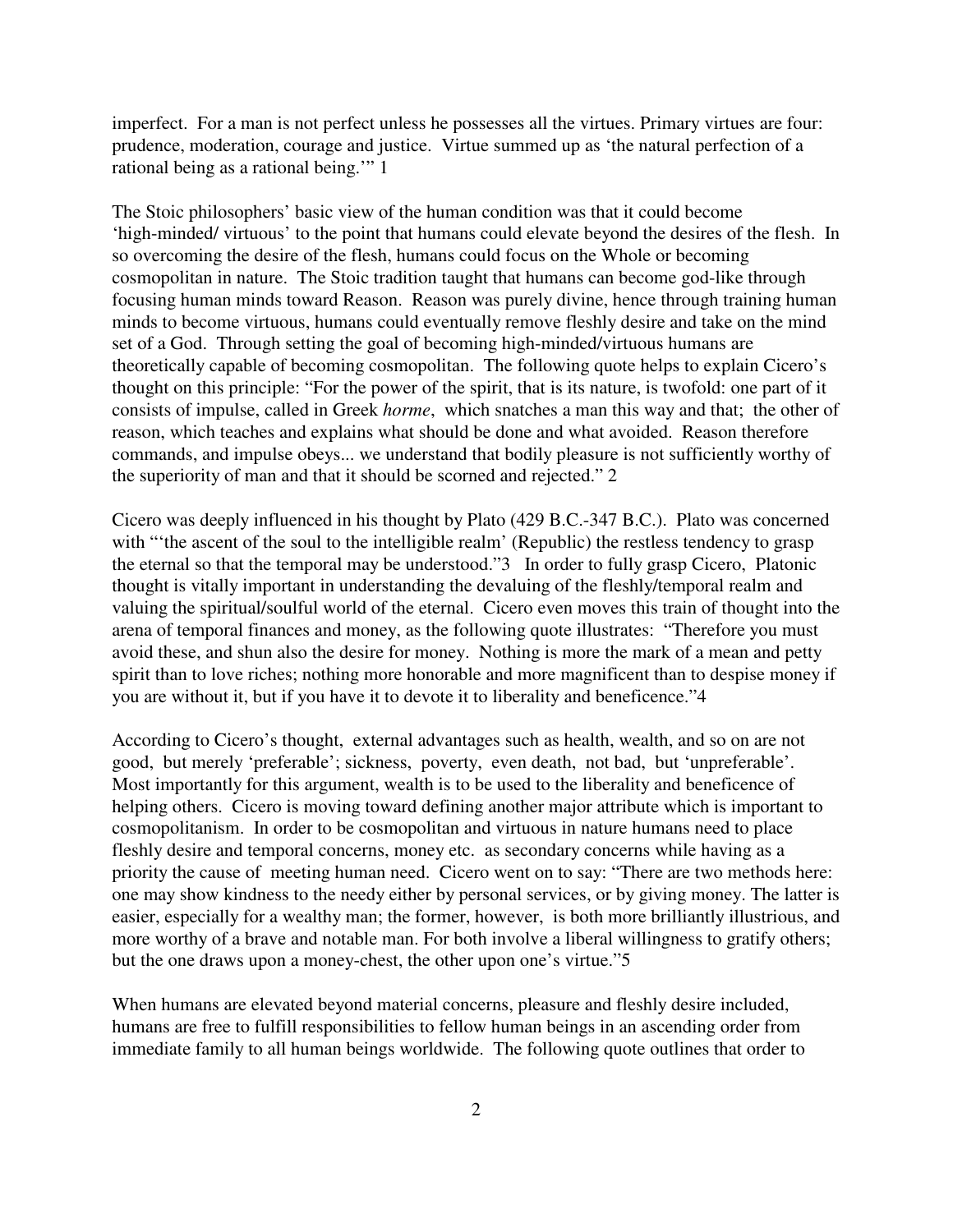which each human being is responsible if humans are to attain the goal of becoming cosmopolitan: "There are indeed several degrees of fellowship among men. To move from the one that is unlimited, next there is a closer one of the same race, tribe and tongue, through which men are bound strongly to one another. More intimate still is that of the same city, as citizens have many things that are shared with one another: the forum, temples, porticoes and roads, laws and legal rights, law-courts and political elections; and besides these acquaintances and companionship, and those business and commercial transactions that many of them make with many others. A tie narrower still is that of the fellowship between relations: moving from that vast fellowship of the human race we end up with a confined and limited one... the first fellowship exists within marriage itself, and the next with one's children... the bonding of blood holds men together by goodwill and by love; for it is a great thing to have the same ancestral memorials, to practice the same religious rites, and to share common ancestral tombs." 6

The concept of cosmopolitanism is further defined by this quote in that it is humanity's duty to serve other human beings in the order mentioned above. Fulfilling these duties and responsibilities essentially defines what cosmopolitanism is about in regards to how humans need to behave and respond to fellow human beings. Humans are not born for individual selfish fulfillment alone; but our country claims for itself one part of our allegiance and our friends and family another. The Stoics believed everything produced on the earth is created for the use of humanity, and humans are born for the sake of other humans. And through fulfilling cosmopolitan duties, humans are able to assist one another in living virtuous lives.

The thought of Marcus Aurelius was influenced by Cicero who lived and taught many years prior to his birth. Marcus Aurelius was born in A.D. 121. He succeeded the Roman Emperor Antoninus Pius in A.D. 161. He was trained in rhetoric, and, being more serious-minded, Marcus turned away from rhetoric and focused on philosophy. Marcus became increasingly religious in his writings and spoke in terms of divine care and of Logos or Reason as an almost personal god. Congruent to Cicero's thought, a great deal of emphasis was also placed upon the process of becoming more virtuous in nature. His writing career was almost as well-known as his ruling emperor ship. His greatest work, The Meditations, was completed sometime before his death in military conflict in A.D. 180.

Marcus Aurelius in the following two quotes first defines 'high-mindedness' and then shares how 'high-mindedness' leads to becoming a world citizen working for the Whole: "'High-mindedness' meant the elevation of an individual's thoughts above the stirrings of the flesh whether pleasurable or painful, above vainglory, death, and all other such things."7 Again, this teaching illustrates how Stoics devalue the fleshly temporal and set as a valuable goal that of becoming virtuous through Reason. Marcus Aurelius continued his thought by saying: "Nothing is more conducive to high-mindedness than the capacity to examine methodically and with truth everything that one meets in life, and to observe it in such a manner as to understand the nature of the universe, the usefulness of each thing within it, and the value of each in relation to the Whole and in relation to man as a citizen of that Whole, the greatest city of which other cities are but households." 8 Marcus Aurelius was teaching that through Reason humans could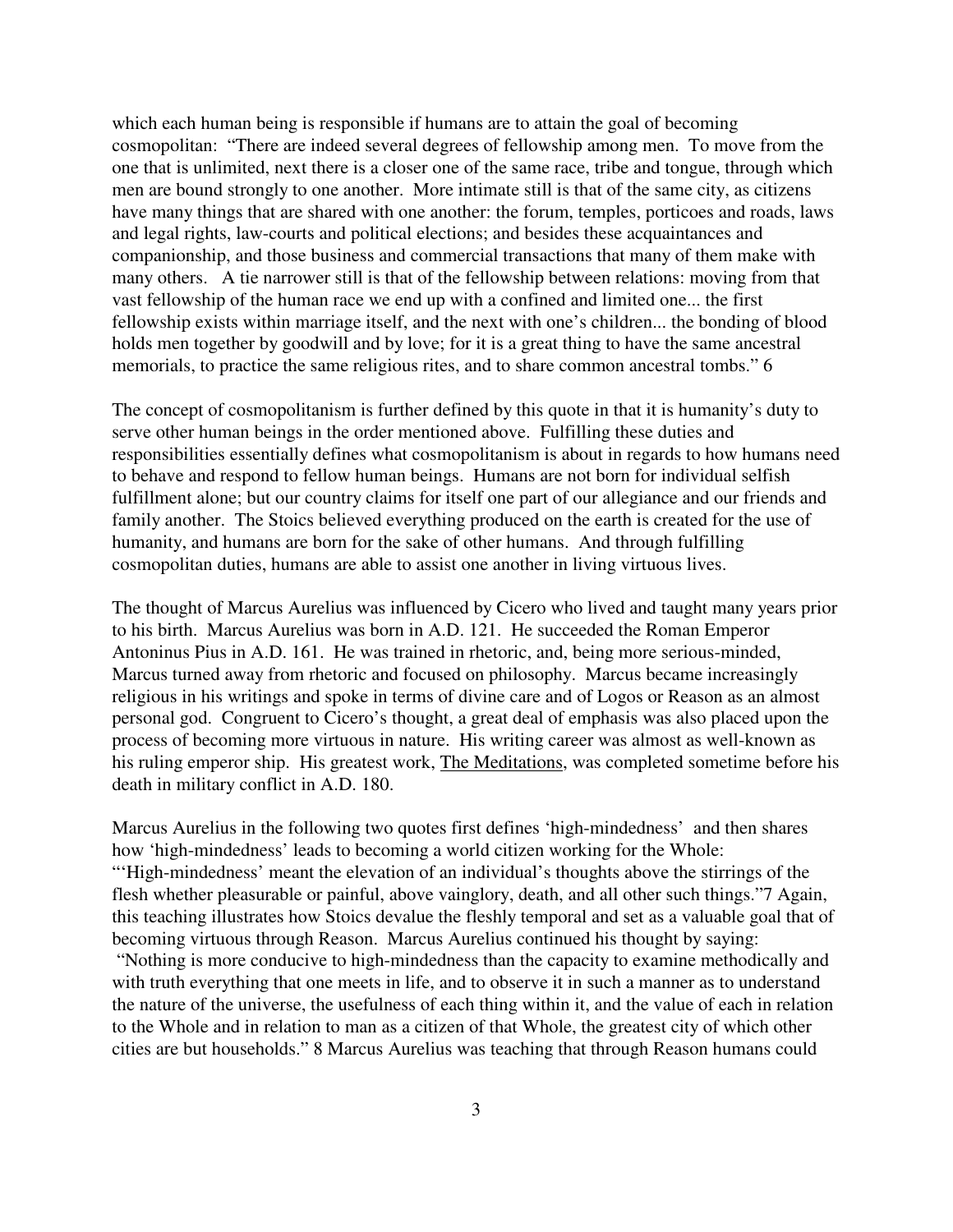move past desires of the flesh in order to attain the higher goal of becoming servants to fellow humans as a part of the whole. This concept further supports Cicero's thought in terms of becoming cosmopolitan in nature.

The desires and longings humans have for what is beautiful, for what makes sense, for what is true, for service to fellow human beings is at the heart of what it means to be cosmopolitan. The Stoics recognized that these longings and aspirations for the Whole or virtue remain in the human heart even after every temporal need seems to have been met. The flesh could and should be transcended because it was thought to be of lesser importance in comparison to aspiring to perfect Reason and virtuous living. According to Marcus Aurelius, becoming a part of the Whole meant being 'in relation to man as a citizen of that Whole*'* which entailed benevolence toward humanity in the ascending order which Cicero taught. In order to serve our fellow human beings it was vitally important to transcend the temporal and aspire to service of others. This is a large part of what virtuous living was about and the temporal impulses only distracted humanity from its real objective, service to others.

To further grasp this idea of cosmopolitanism "one should continually think of the universe as one living being, with one substance and one soul. How all its actions derive from one impulse, how all things together cause all that happens, and the nature of the resulting web and pattern of events."9 The number one goal in life for a cosmopolitan was to become a virtuous world citizen or one in nature. This was accomplished, to varying degrees, by eliminating the desires of the flesh through Reason. Marcus Aurelius almost looked at death as a friend who brought comfort from the agony of fleshly living. "Death is a rest from the dichotomy of sense perception, from being jerked like a puppet by the strings of desire, from the mind's analysis and the service of the flesh." 10 The Stoics saw the body as a shell and they welcomed death as removal from the shell which kept them temporal in nature. The goal was to enter into the Whole and soul of the universe, to become virtuous in living by following Reason's path to becoming god-like in nature. Living as temporal human beings was a labor to the Stoic mind, something humans entered into because humans were born. Consequently, if humans are to labor for the good in this temporal existence humans should serve others. This is indeed virtuous behavior congruent with becoming cosmopolitan, according to Cicero and Marcus Aurelius.

Concentric circles, or what Cicero referred to as our duty to be benevolent to others in an ascending order from family to all humanity, is important to understand. The following analogy is helpful in giving this concept meaning. Consider throwing a rock into a pond and then observing the ripple affect expanding from a small splash, to eventually the perimeter of the whole pond. These are concentric circles and they are understood, in the context of this paper, to mean humans are responsible for others who are part of the universal Whole. Marcus Aurelius taught that the inner circles of family and friends are important, however the outer circles of all humanity are equally as important to serve. The Stoics hold that "the world is governed by divine will: it is as if we were in a city and state shared by men and gods, and each one of us is a part of this world. Hierocles teaches that this arrangement of 'concentric circles' is learned behavior. We have an instinctive disposition to show affection to our relatives as well as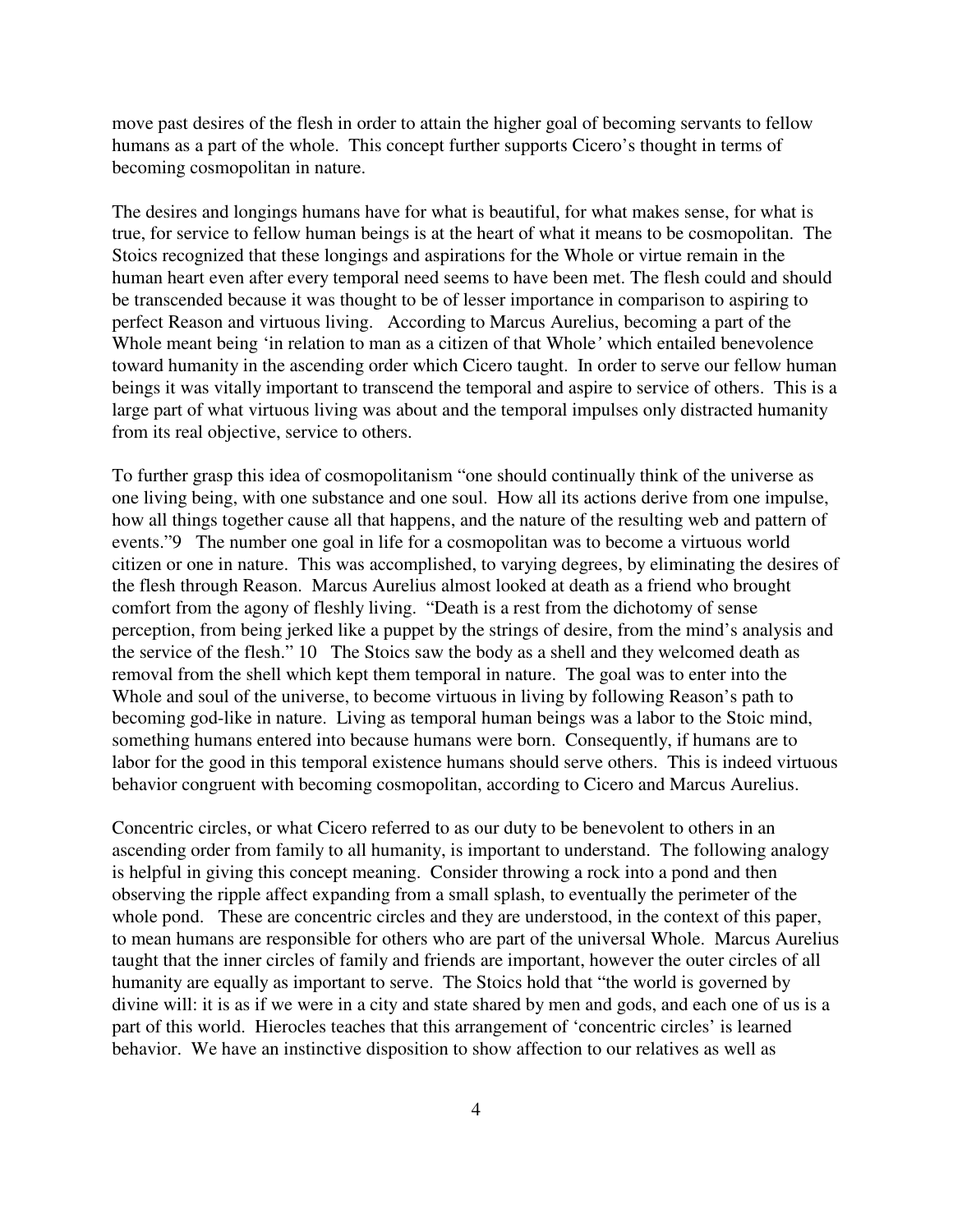ourselves, but without training we remain self-centered and treat others as increasingly alien." 11 This quote illustrates that Reason is the vehicle to virtuous living and imperative if humanity is ever going to serve the outer circles of the concentric circles. It was strictly a matter of willing or training the individual mind to overcome human self-centered behavior enabling virtuous behavior like serving fellow human beings of all the rings in the concentric circles concept.

Furthermore, it was "altogether possible for a man to be godlike and not to be recognized as such by anyone." 12 Stoics were inclined to believe that the human condition could become divine in nature through controlling thought. Hence, humans could overcome the human innate nature through Reason. In transition to Part II it is important to note that the Stoics rejected any concept of original sin, which the Christian tradition teaches as a cornerstone to understanding the human condition. Part II of this paper will explore the Reformed Christian tradition's teachings originating in John Calvin's thought. The focus of Part II will be upon Calvin's thinking that human's have no ability to become godlike in our nature through controlling human thought. This is in direct opposition to Stoic teachings which taught that through Reason humans could become god-like and virtuous in nature.

### *PART II*

The Reformed Christian tradition, enhanced by John Calvin's thought, teaches that humans are basically depraved or incapable of becoming cosmopolitan because humans are trapped in a sinful/fleshly condition. As a consequence of the fall, humans are eternally locked into a nature that is inclined toward the fleshly/temporal side of life. In this aspect of the argument, the Stoics agreed with Calvin; in fact the Stoics likely influenced his thinking. The Christian Reformed tradition teaches the temporal/fleshly nature to which humans are destined is an obstacle to high-minded/virtuous living. The Stoics would agree with this element of Christian teachings, however this is as far as the agreement goes. The Christian tradition teaches that the human condition, as it stands alone in its nature with no outside influences, is incapable of becoming cosmopolitan.

John Calvin's most famous and profound writings were entitled Institutes of the Christian Religion. John Calvin was born in the French city of Noyon in 1509. Young John went to Paris to be educated and he received his Master of Arts in 1528. His father urged him to leave theology and study law at the University of Orleans. He received his law degree in 1531, the same year his father died, and he returned to Paris to continue his studies of classical literature. By 1534, religion loomed large in Calvin's life and he had become a reformer, hostile ideologically to the French authorities. Consequently, he fled in fear for his life to Basal, Switzerland. His first draft of the Institutes were published in 1536 and it was not until 1559 that the final books were released with five times the amount of material as the original publication. The Institutes is not a systematic theology but an organization of Biblical themes to aid the reader of Scripture in understanding the text. In regard to human nature, Calvin was fully aware of the Stoic thinkers basic premise. The following quote reflects Calvin's knowledge of both Cicero and Plato: "I do not say, as Cicero did, that errors disappear with the lapse of time, and that religion grows and becomes better each day. For the world tries as far as it is able to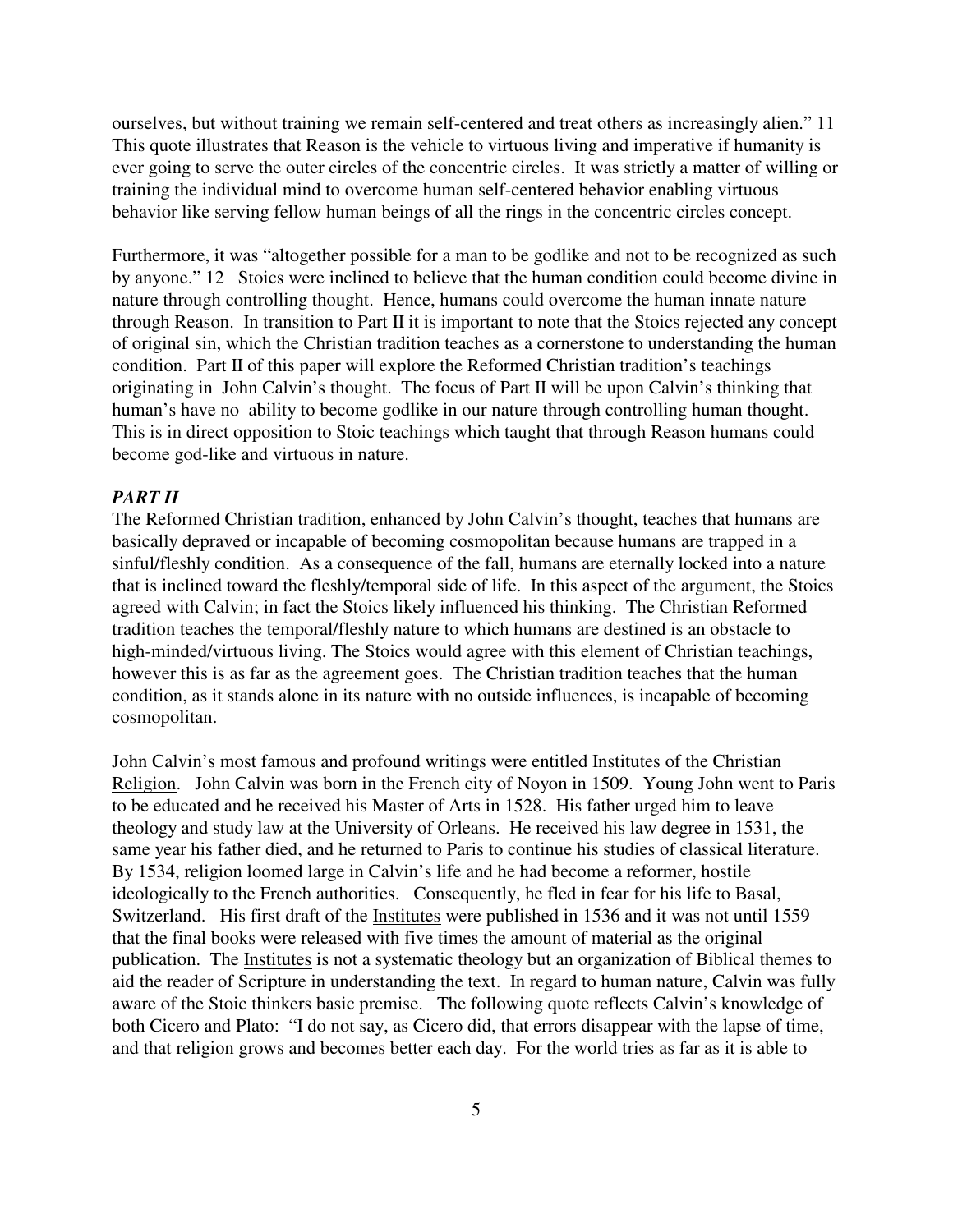cast away all knowledge of God, and by every means to corrupt the worship of him...Plato meant nothing but this when he often taught that the highest good of the soul is likeness to God, where, when the soul has grasped the knowledge of God, it is wholly transformed into his likeness." 13

Calvin was not able to see the human condition free from 'errors,' as Cicero reported he was capable of seeing the human condition. Nor was Calvin able to see the human condition taking on the 'likeness of God' and being transformed, under its own accord. The initial human condition was uncorrupted and pure, and Adam and Eve represented in this mythological story depicted in the Garden of Eden at first were in a pure state. This initial state was pure but then corrupted, according to the myth, when Adam ate the fruit of the tree of the knowledge of good and evil. As a result of eating the forbidden fruit the nature of Adam and Eve was corrupted and no longer remained in its pure initial state. The following quote reflects Calvin's thinking: "While it would be of little benefit to understand our creation unless we recognized in this sad ruin what our nature in its corruption and deformity is like...and to be sure, before we come to the miserable condition of man to which he is now subjected, it is worth-while to know what he was like when first created." 14

Calvin was influenced by the mythological stories in the Old Testament. He formulated his opinion regarding the nature of the human condition based upon the story. He saw the fall of Adam in the Garden of Eden as the defining moment in human history which forever affected the human condition with 'original sin': "As it was the spiritual life of Adam to remain united and bound to his Maker, so estrangement from him was the death of his soul. Nor is it any wonder that he consigned his race to ruin by his rebellion when he perverted the whole order of nature in heaven and earth ... This is the inherited corruption, which the church fathers termed 'original sin,' meaning by the word 'sin' the depravation of a nature previously good and pure... Therefore, good men labored to show us that we are corrupted not by derived wickedness, but that we bear inborn defect from our mother's womb...therefore all of us, who have descended from impure seed, are born infected with the contagion of sin." 15

Calvin concluded that original sin was an inherent part of the human condition deeply rooted in humanity's very being from 'our mother's womb.' Therefore, humans are not capable of aspiring through human individual effort or Reason to high-minded/virtuous living as the Stoic philosophers taught. The myth depicted by the Old Testament story of Adam and Eve in the Garden of Eden has historically been used to teach how far away humans are from the purity that was bestowed upon Adam and Eve initially in the Garden. As a consequence of the fall in the Garden, humans are destined to live in the state of the temporal/fleshly sinful nature. Calvin furthers his argument by next quoting the Apostle Paul in his various New Testament Epistle writings as follows: "Original sin, seems to be hereditary depravity and corruption of our nature, diffused into all parts of the soul, which first makes us liable to God's wrath, then also brings forth in us those works which Scripture calls 'works of the flesh' what Paul properly calls sin." 16 Humans are inherently destined to the realm of a temporal sinful/fleshly state, trapped with a nature which never allows us to move past self interest. Calvin went on to say: "'What is born of flesh, is flesh' (Gospel of John 3:6), man is very clearly shown to be a miserable creature...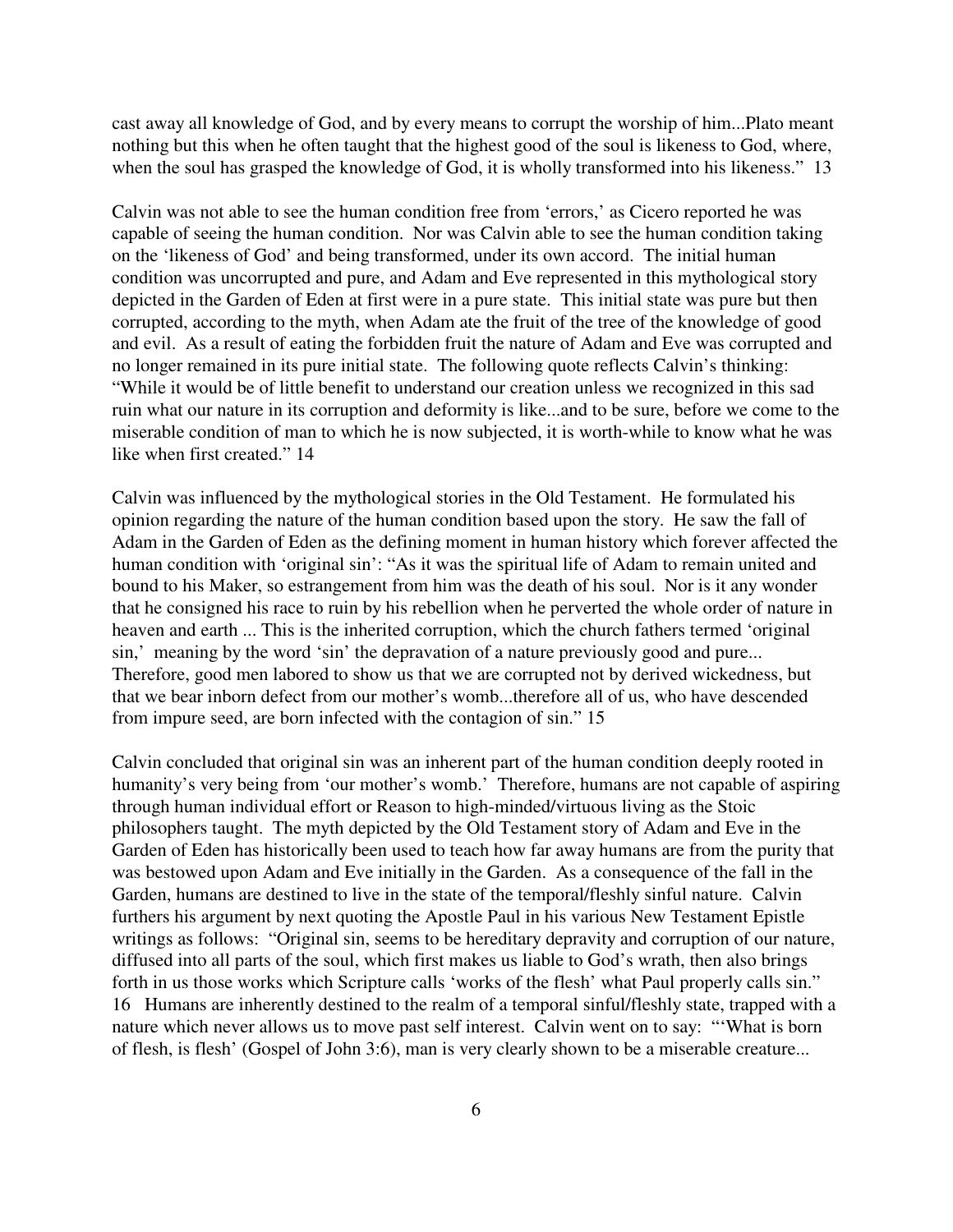'For to set the mind on the flesh,' as the apostle testifies, 'is death because there is enmity against God, it does not submit to God's law, indeed it cannot' (Epistle to the Romans 8:6-7)" 17

Calvin moves forward with his argument concerning human nature by introducing the divine concept of grace. Grace is important to understand because for the Christian it is the outside influence which potentially transforms individuals. Calvin's teachings indicate that through the grace of God, God brought hope to the human condition in the incarnational act of Jesus Christ. He first states that humans are created in God's image (Old Testament book Genesis 1:27), because humans are like God. When His image is placed in humanity, a tacit antithesis is introduced, which raises humanity above all other creatures and separates humans from other creatures. This thought derived from Institutes begins our recovery through a restoration or regeneration which the Second Christ, Jesus Christ works to restore humans to a true and complete relationship with God. Christ can potentially transform us to God's image, which brings us full circle to placing us in the likeness of God. What is important to note in opposition to Stoic thought is that the transformative power to make humans in the likeness or image of God comes from outside the human ability to Reason it.

This concept of restoration or regeneration is vitally important to the Christian faith. Through this thought, humanity is made to conform to God, not by an in-flowing of substance, but by the grace and power of the Spirit. Adam destroyed us with himself; but Christ restores us to salvation through grace. In Calvin's thought, virtuous living is not attained through Reason and overcoming our temporal nature through willing our thoughts. Stoics taught that humans alone have the power to will human thought in order to become virtuous, Calvin would have taught this is not possible without the grace of God intervening and transforming the human spirit. Having recognized human sinful nature, humans are able to overcome human nature through the grace of God found in Jesus Christ. This concept is supported by this quote: "Because of the bondage of sin by which is held bound, it cannot move toward good, much less apply itself thereto: for a movement of this sort is the beginning of conversion to God, which in Scripture is ascribed entirely to God's grace".18 It is not within human power to become virtuous as the Stoics taught, but only through the grace of God can humans be transformed to the image or likeness of God.

The following quote from Calvin's Institutes perfectly sums up his thinking on how the spirit and the grace of God together transform humanity's corrupted nature into a good nature capable of overcoming self-indulgent behavior: "By which divine grace corrects and cures the corruption of nature....When the apostle tells the Philippians he is confident 'that he who began a good work in you will bring it to completion at the day of Jesus Christ' [New Testament, Philippians. 1:6], there is no doubt that through 'the beginning of a good work' he denotes the very origin of conversion itself, which is in the will. God begins his good work in us, therefore, by arousing love and desire and zeal for righteousness in our hearts; or, to speak more correctly, by bending, forming, and directing, our hearts to righteousness. He completes his work, moreover, by confirming us to perseverance. In order that no one should make an excuse that good is initiated by the Lord to help the will which by itself is weak, the Spirit elsewhere declares what the will,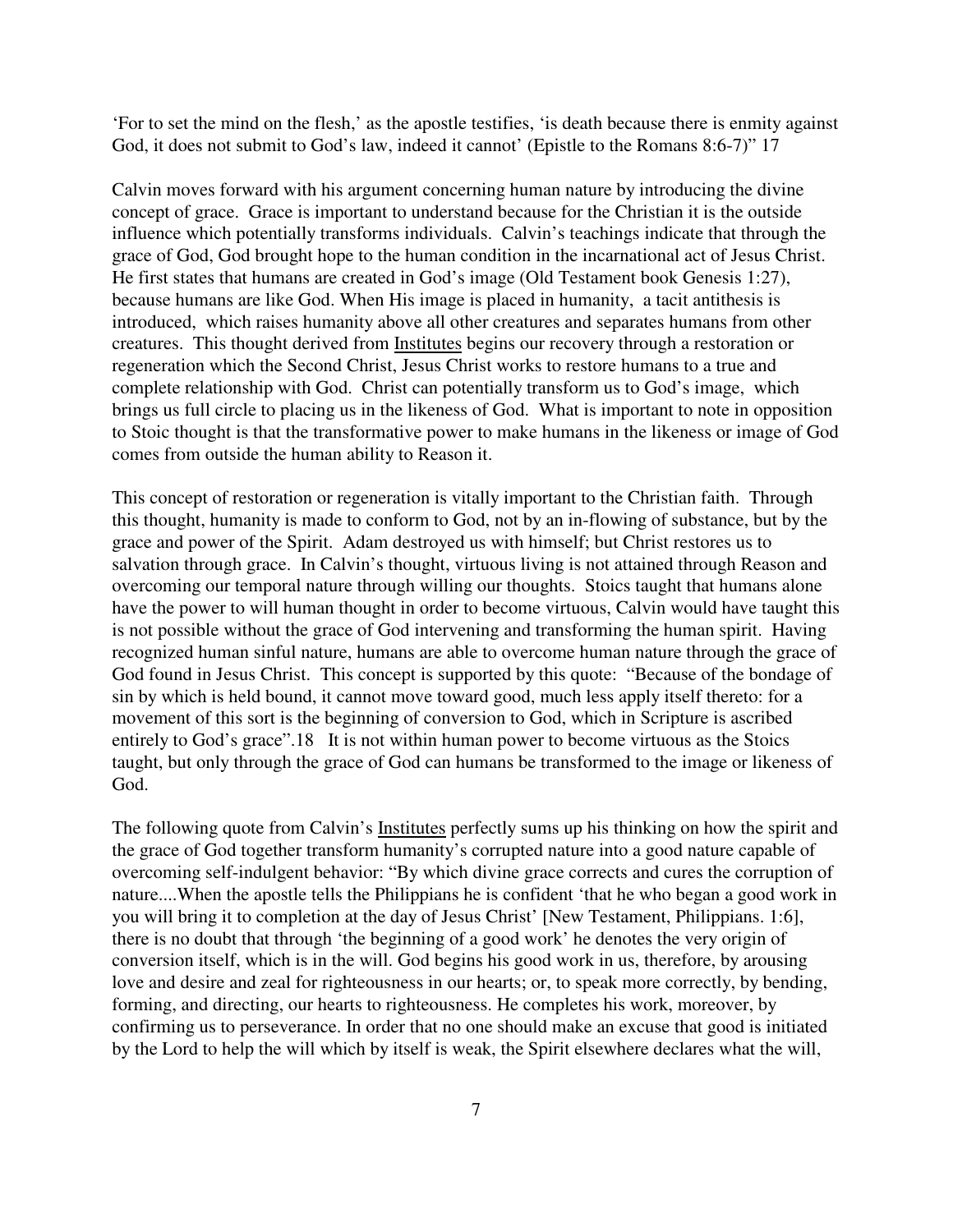left to itself, is capable of doing: 'A new heart shall I give you, and will put a new spirit within you; and I will remove the heart of stone from your flesh, and give you a heart of flesh. And I shall put my spirit within you, and cause you to walk in my statutes' [Old Testament, Ezekiel. 36:26-27].... I will not deny that man's heart can be molded to obey the right, provided what is imperfect in him be supplied by God's grace...I also say that it is created anew; not meaning that the will now begins to exist, but that it is changed from an evil to a good will. I affirm that this is wholly God's doing, for according to the testimony of the same apostle, 'we are not even capable of thinking' [New Testament Epistle, II Corinthians. 3:5 ]. Therefore he states in another place that God not only assists the weak will or corrects the depraved will, but also works in us such that everything good in the will is the work of grace alone." 19

Calvin believed that human hearts could be molded to obey the right, provided what was imperfect in humans be transformed by God's grace. Amid the human corrupted nature is some place for God's transforming grace, which opens the human spirit to the possibility for good and service to others. The essential important difference between what Calvin taught and what the Stoics taught is that the will to transform is not within human power, it comes from the grace of God discovered in the transforming example of Jesus Christ. The desire to serve humanity comes from an outside source, God's grace, which then through the spirit, transforms the natural human corrupted condition.

In conclusion to this part of the argument the concept of regenerating the soul needs to be introduced: "Regeneration is the beginning of a new life in which the believer and the believer's works are justified by faith alone in the sense that the righteousness of Jesus Christ covers one's former sinfulness before God." 20 This important Christian tenant teaches that a new spirit is placed in humans hearts which enables humans to transcend the self centered human nature. To be regenerated or born from the spirit is a vitally important component to understanding Christian faith. Humans are incapable of striving to be god-like unless humans are inspired from the spirit found in Jesus Christ or affected by the grace of God discovered in Jesus Christ. The distinction can be made between Stoic high-minded thought and Reformed Christian thought. The transforming spirit does not come through the human will, as Cicero and Marcus Aurelius taught, but it is derived from the grace of God found in Jesus Christ.

#### *PART III*

How all this affects collective and individual cosmopolitan thought will now be explored in the final argument of Part III. Reinhold Niebuhr was an authority on human nature and his thought was in agreement with John Calvin's. Consequently, he is a strong theologian to introduce in this final portion of the paper. Reinhold Niebuhr was a German American Protestant theologian who gave much thought to the essential nature of the human condition. He was born in Wright City, Missouri in 1892 and became the foremost public theologian in the United States during the first half of the twentieth century. He entered Eden Seminary in St. Louis and later Yale Divinity School in order to sharpen his scholarly acumen and learn the Reformed Tradition. His greatest work, The Nature and Destiny of Man was first delivered in Edinburgh, Scotland, in the year of 1941 under the title of The Gifford Lectures.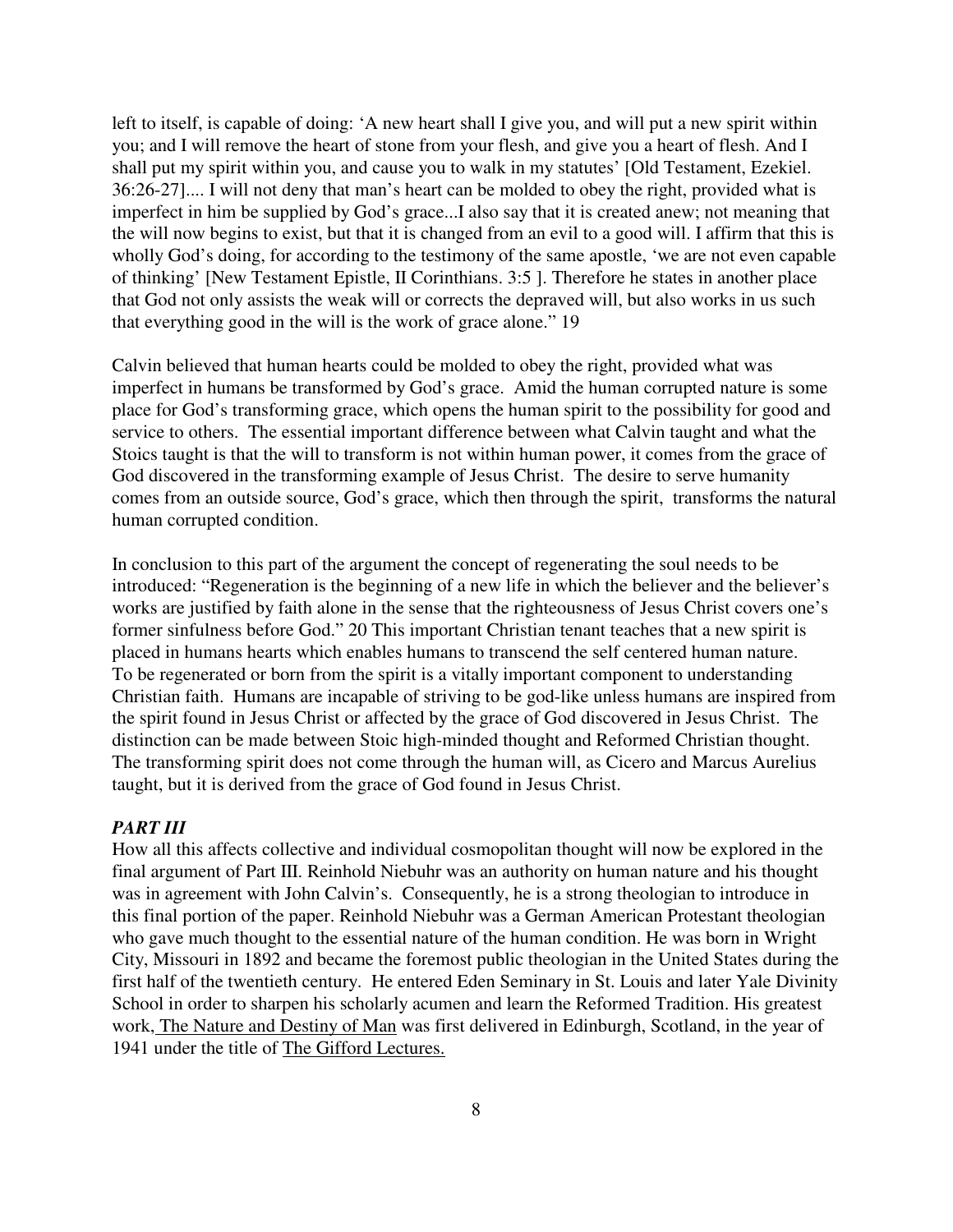Niebuhr believed that all human achievements, even the best intentioned and most gracious, are marred by human limitation, flawed by human finiteness, capable of equations of exploitation and destruction. However, this is not the final end for Niebuhr in that he taught that the realm of human struggle allowed for human freedom to act, to aspire to the good, and to seek fulfillment. For Niebuhr, faith in God's saving grace is the crucial thread in the complex fabric of self, society, history and God's Kingdom on earth. Niebuhr wove together his lifelong dedication to great thoughts as one of the greatest modern theologians to ever write. He was focused intensely on the nature of the human condition.

One of the greatest impediments to becoming truly cosmopolitan in nature is the existential fact that the human condition is essentially self-centered or sinful in its nature. Both Calvin and Niebuhr taught this vitally important concept. No matter which world culture one studies, the essential nature and destiny of humanity is the same: the human condition is self-absorbed and self-centered. The Stoics would support this concept through the realization that humanity is trapped in the temporal and only through Reason can it will its thinking to become virtuous in nature. However, basic Christian doctrine would never support this idea and can only accept God's grace, acting through the spirit, as being the transformer of human nature. This portion of the paper supports this position and both Calvin and Niebuhr are in agreement in regards to how the spirit is transformed. Niebuhr further supports Calvin's argument with the following quote: "Intellectual pride is thus the pride of reason which forgets that it is involved in a temporal process and imagines itself in complete transcendence over history. The Christian doctrine of original sin with its seemingly contradictory assertions about the inevitability of sin and man's responsibility for sin is a dialectical truth which does justice to the fact that man's self-love and self-centeredness is inevitable and a natural necessity." 21

Acceptance of both Calvin's and Niebuhr's basic premise, the human condition is basically self centered, enables expansion of the argument to include larger bodies of humanity, namely governments. One can extrapolate the argument to include governmental structures on a world level. If governments are composed of individuals who are innately sinful, then how can one expect governments to rise above self centered collective behavior? If we are ever going to have a cosmopolitan world government, which is the final argument in this paper, then we must find some possibility to transcend our basic human sinful nature collectively. In the book Realizing Rawls, Thomas W. Pogge states the following: "There are no realistic prospects of establishing peace through a world state, because no national government can come to rule the world without a global war, and the strongest governments won't allow the creation of independent effective mechanisms of adjudication and enforcement."22 The truth is manifest in that governments will never allow cosmopolitan structures because of states' self interests. Charles R. Beitz in his book Political Theory and International Relations makes note of the argument that political realism makes a strong argument against a cosmopolitan world structure: "Any attempt to lay the groundwork for normative international political theory must face the fact that there is a substantial body of thought, often referred to as 'political realism,' that denies this possibility. Skepticism about international morality derives from a variety of sources, such as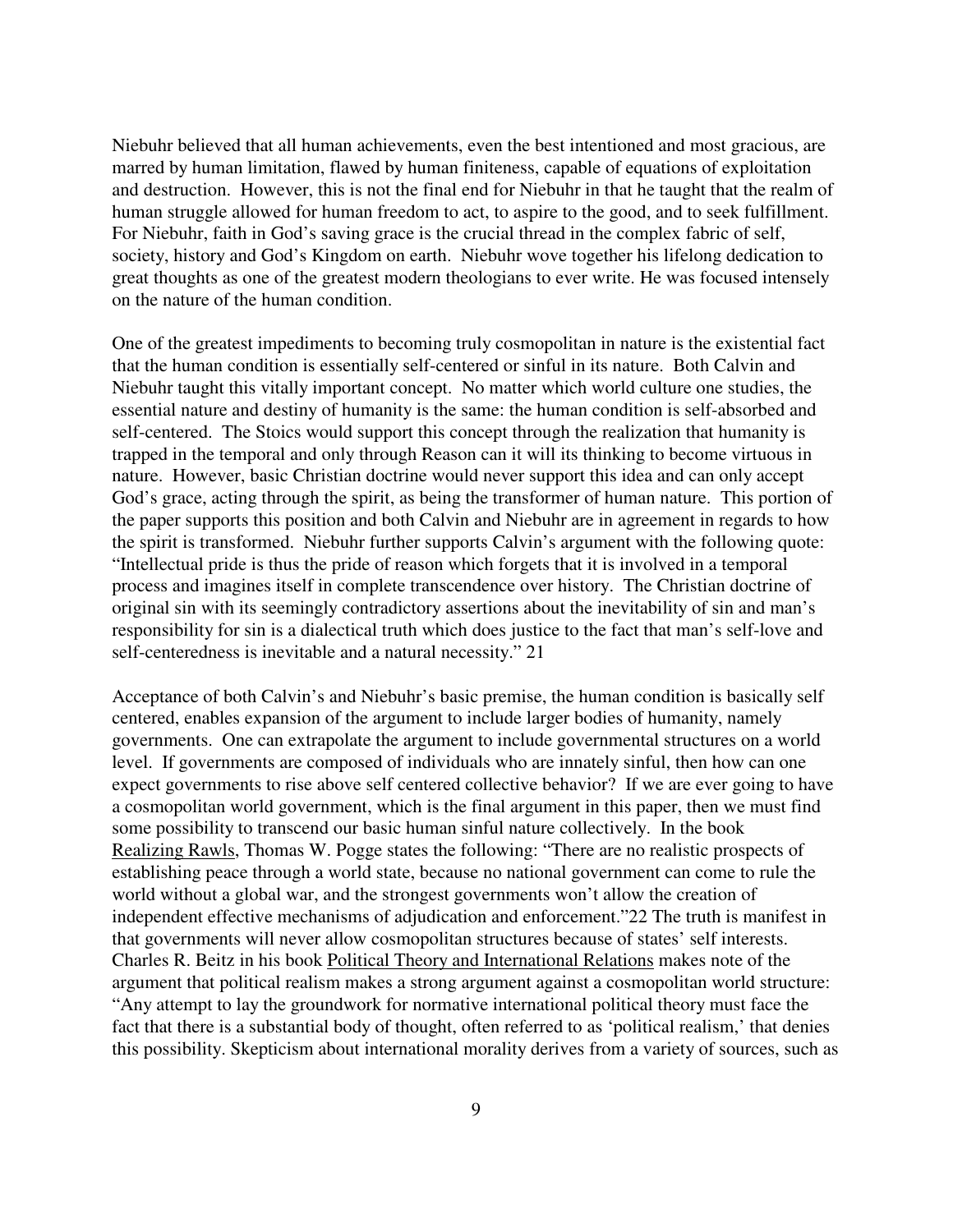cultural relativism, apprehension about the effects of 'moralism' on foreign policy, the view that rulers have an overriding obligation to follow the national interest, and the idea that there can be no moral principles of universal application in a world order of sovereign states." 23 He furthermore adds that: "Leaders should follow the national interest because that is their obligation as holders of the people's trust...that is that a state is always morally justified in acting to promote its perceived interests." 24 Hence, it is possible to conclude that taking into consideration individual sinfulness, governmental leaders are not capable of acting on behalf of the people they represent without a self-serving bias. This self-serving bias would make it difficult to ever have a world governmental structure develop and be effective on a global level.

Hobbe's psychological egoism supports the view that, "his theory of obligation is purely prudential; people have no obligation to perform actions when performance cannot be shown to advance their (long-range) self-interests." 25 From the point of view of self-interest, humans choose that action or policy which best serves one's individual interests. The principle would also apply to states in that leaders respond with the self interest of the overall state in mind. This understanding of human nature is consistent with Calvin's concept of the 'total depravity of humanity' which is sinful in nature. If cosmopolitan moral rules must advance the interests of everyone to whom they apply and Beitz says all states will act out of self-interest, then the argument concludes that there is no possibility for an international cosmopolitan governmental structures. If this is the argument in political theory which is most concrete, then it is nearly impossible to see how a cosmopolitan world structure could ever become a human norm.

However, there is one argument that has been titled *modus vivendi* which states the following: "The participants in a *modus vivendi* are primarily motivated by their own self-defined interests and do not much care about one another's interests as such. Yet each has reason to support a shared institutional scheme--that is, a system of rules and conventions, practices and procedures, organs and offices--that accommodates the interests of other parties to the point where they find it in their best interest to participate as well. On the surface, a *modus vivendi* is then an agreement among a plurality of parties to restrain their competitive behavior in certain ways. Since the scheme is to be designed so that continued participation is in each party's best interest, the terms of the scheme must satisfy the condition of prudential equilibrium, that is, must be such that all parties have reason to participate on the going terms." 26

This concept takes into consideration Calvin's notion of self-centered human nature in that all are motived to participate in a *modus vivendi* because it is mutually advantageous to the parties involved. Self interest can be taken into consideration and each party derives a net benefit from participation in the *modus vivendi* as compared to remaining in total isolation from the other committed parties. Under this argument for a cosmopolitan world structure, the human sinful nature is taken into account and understood as the one factor that could keep governments negotiating at the table. However, Beitz finally concludes that: "In international relations, there is no similar sense of community; nor are most people moved to act by any commitment to ideals like global justice. One might think that the world is simply too large, and its cultures too diverse, to support a global sense of justice. ...Thus, it is unlikely that a sense of global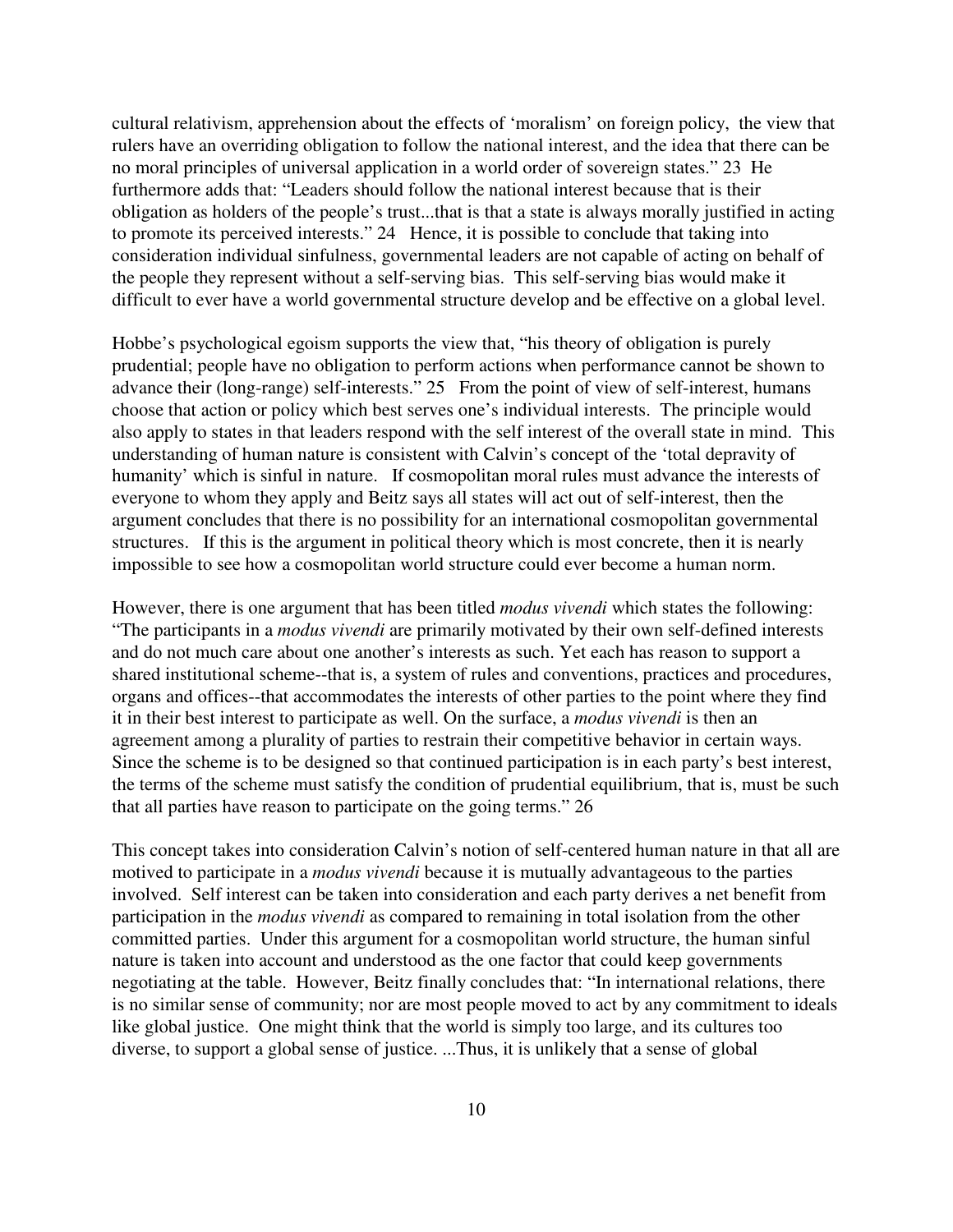community comparable to the sense of national community will develop." 27

The final chapter of Niebuhr's Moral Man and Immoral Society is entitled '*The Conflict Between Individual and Social Morality*.' This is an appropriate source from which to conclude this very detailed argument of the nature of humanity and the possibility of cosmopolitan community on a world wide basis. The chapter begins: "A realistic analysis of the problems of human society reveals a constant and seemingly irreconcilable conflict between the needs of society and the imperatives of a sensitive conscience. This conflict, which could be most briefly defined as the conflict between ethics and politics, is made inevitable by the double focus of the moral life. One focus is in the inner life of the individual, and the other in the necessities of man's social life. From the perspective of society the highest moral ideal is justice. From the perspective of the individual the highest ideal is unselfishness. Society must strive for justice even if it is forced to use means, such as self-assertion, resistance, coercion and perhaps resentment, which cannot gain that moral sanction of the most sensitive moral spirit. The individual must strive to realize his life by losing and finding himself in something greater than himself. These two moral perspectives are not mutually exclusive and the contradiction between them is not absolute. But neither are they easily harmonized." 28

#### **Conclusion**

To conclude this paper by saying that the individual's interests and the states' interests are not easily harmonized is not a fitting ending to the arguments presented in this paper. To summarize the thoughts presented in Parts I and II, one could argue there are a great many similarities between the two traditions of thought. Both basically taught that humans are to strive for certain objectives in living. The Stoics believed the goal was living virtuously, through Reason or thought, removing the temporal desires and concerns from life which enabled humans to live for others or fellow human beings. The Christian tradition, represented by John Calvin's Reformed thought, taught much of the same concept in regards to living for objectives. The objective in Christian thought is focused on Christ and living a Godly, Christ centered life, synonymous in many ways with living virtuously. Both of these traditions have as an objective service to our fellow human beings as an ultimate priority. In order to serve purely human self interests need to be bridled and sacrificed for the higher good of serving others. The one major objection which John Calvin would certainly have voiced in opposition to Stoic thought is the means as to how self interest and temporal concerns are bridled.

The Stoics taught that the will to overcome self interest came from within the human condition. Reason was the source of power within the soul that could control behavior and thoughts to the ends of virtuous living. Whereas Calvin was certain that the will to overcome self interest came from God through the means of Christ's transforming example and the grace of God. The human spirit or soul was transformed by the grace of God and self interest was then sacrificed for the greater good of service to fellow human beings. The Stoic and Christian tradition are therefore realistic in regards to the nature of the human condition, but at odds as to how that human nature might be transformed. Consequently, the individual is capable of becoming cosmopolitan to varying degrees; however, our human nature is not naturally inclined to becoming cosmopolitan.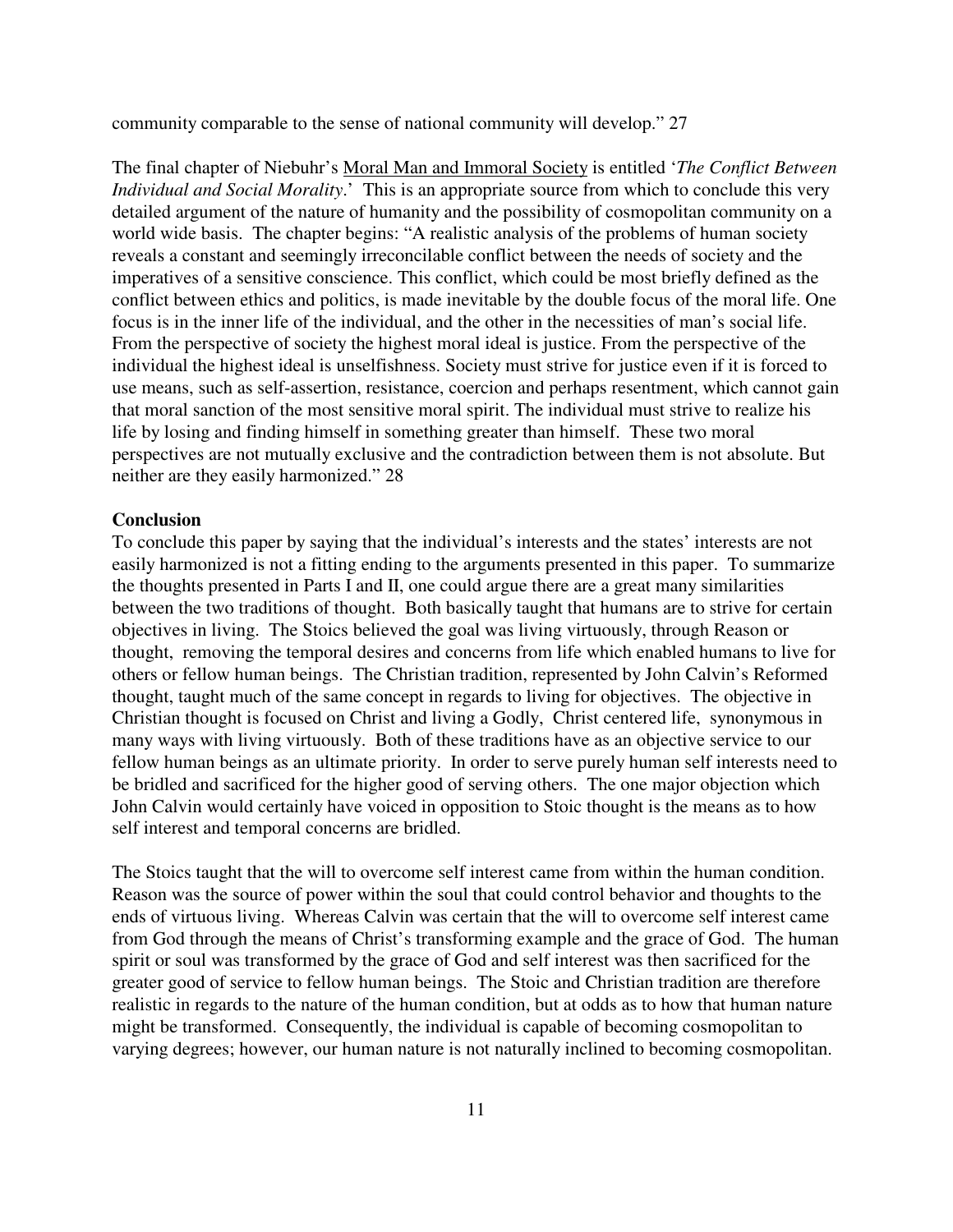Seriously taking into consideration human nature, it is difficult to see a world cosmopolitan structure developing. States in such a political structure could consistently be counted upon to act according to the interest's of their human populations. The self interest of the state would always come before the interests of the commonwealth structure. To further compound the matter the leadership of the states could always be expected to respond out of their individual self interest. The daily newspapers are continually reminding the reader of the truth in this statement.

 Consequently, a cosmopolitan world order could never succeed based upon what this paper has explored in regard to human nature.

*Modus vivendi* is one hopeful idea which realistically takes into consideration human nature at the world negotiating table. Because there is more to be gained by staying in the cosmopolitan order than by dropping out into isolation, states are likely to participate. This simple principle takes into full consideration the nature of humanity. It acknowledges the human sinful condition, realizing individual and collective behavior is predictable when self interest is taken into consideration. Even with this glimmer of hope the probability that humans will currently participate in a cosmopolitan world order is marginal at best.

However, this does not mean that the human condition has finally evolved. The introduction of new genetic material into the current gene pool is not likely to happen because most all human populations have been discovered. Therefore, the hope is that our behavior can continue to evolve in a virtuous or Christ-like Godly manner. Humans have moved in a positive direction over the past 3 million years, who know what the future holds. With the advent of high speed communication humans are more likely to avoid war and miscommunication through immediate responses. God has been the divine spark luring the process of evolution forward to this point. The process will continue to evolve in a divine, loving and virtuous manner. Consequently, there is hope that Reason will prevail and cosmopolitanism will one day be the norm for all humans and all human community.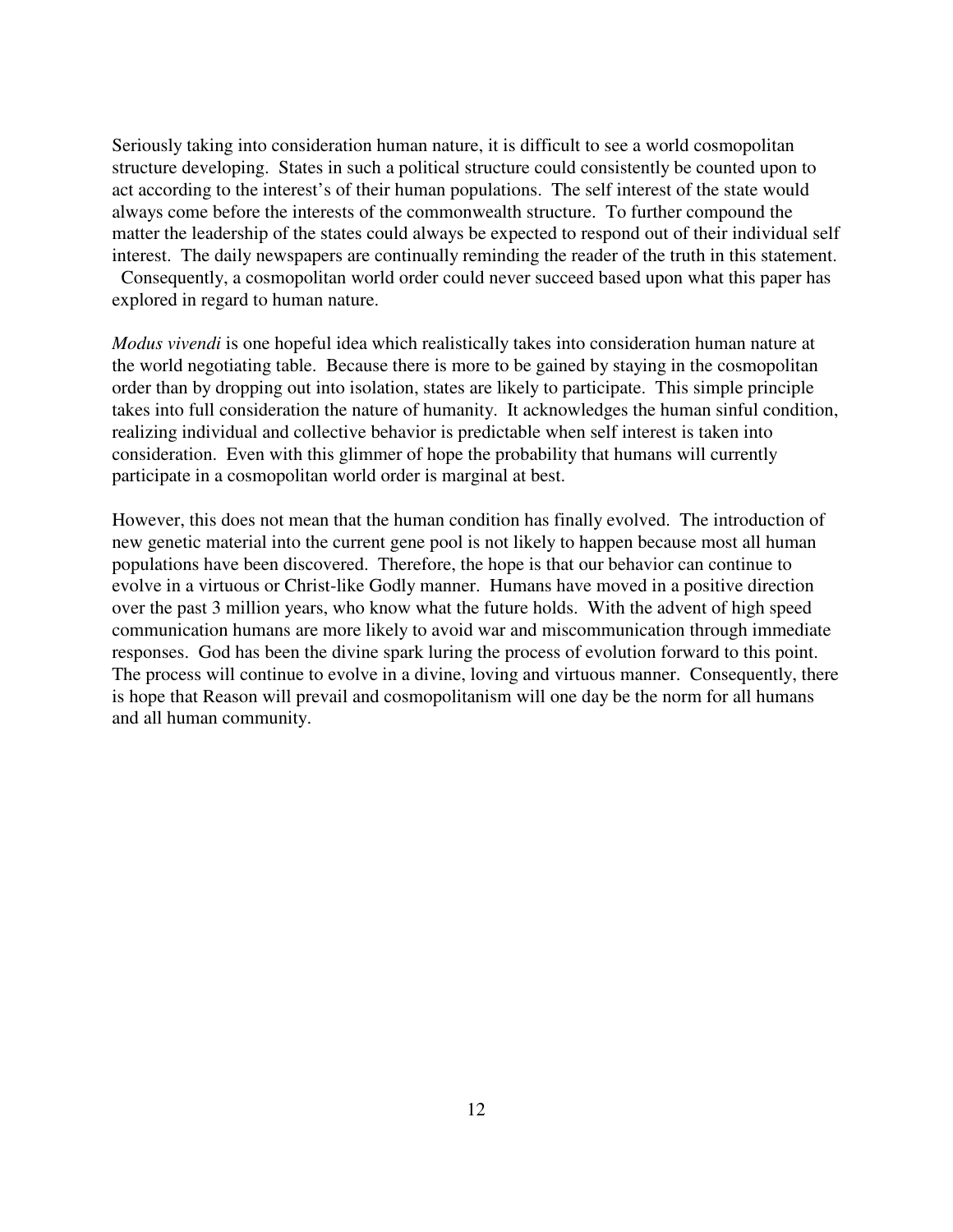#### **NOTES**

- 1. Long, A.A. & Sedley, D.N.. *The Hellenistic Philosophers, Volume 1.* Mass.: Cambridge University Press, 1987. p.383
- 2. Cicero, Marcus, T. *On Duties.* Edited by M.T. Griffin & E.M. Atkins. Mass: Cambridge University Press, 1991. p.39-41
- 3. Hundersmarck, Lawrence F. *Great Thinkers of the Western World.* New York: Harper Collins Publisher, 1992. p. 21
- 4. Cicero, Marcus, T. *On Duties.* Edited by M.T. Griffin & E.M. Atkins. Mass : Cambridge University Press, 1991. p.28
- 5. *ibid* p.83
- 6. *ibid*, p.22
- 7. Aurelius, Marcus. *The Meditations of Aurelius, Marcus.* Translated by G.M.A. Grube. Indianapolis: Hackett Publishing Co., 1983. p.100
- 8. *ibid*, Book III p.23
- 9. *ibid*, p.33
- 10. *ibid*, p. 54
- 11. Long, A.A. & Sedley, D.N. *The Hellenistic Philosophers, Volume 1.* Mass : Cambridge University Press, 1987. p. 353
- 12. Aurelius, Marcus. *The Meditations of Aurelius, Marcus.* Translated by G.M.A. Grube. Indianapolis: Hackett Publishing Co., 1983. p.72
- 13. Calvin, John. *Institutes of the Christian Religion.* Edited by John T. McNeill. Philadelphia: The Westminster Press, 1940. Book I, Chapter III, p.46
- 14. *ibid,* Book I, Chapter XV, section I p 183
- 15. *ibid,* Book II, Chapter I, Section 5 p. 246-248
- 16. *ibid,* Book II Chapter I Sec. 7 p.251
- 17. *ibid,* Book II, Chapter III p.289
- 18. *ibid,* Book II Chapter III Section 5 p.294
- 19. *ibid*, Book II Chapter III, Sec. 6 P.298
- 20. Allen, Loyd W.. *Great Thinkers of the Western World.* New York: Harper Collins Publisher, 1992. p.157
- 21. Niebuhr, Reinhold. *The Nature and Destiny of Man, Vol. 1 Human Nature.* New York: Charles Scribner"s Sons, 1941. p.263
- 22. Pogge, Thomas W. *Realizing Rawls.* New York: Cornell University Press, 1989. p.222
- 23. Beitz, Charles R. *Political Theory and International Relations.* New Jersey: Princeton University Press, 1979. p. 13
- 24. *ibid,* p.24-25
- 25. *ibid* p.30
- 26. Pogge, Thomas W.. *Realizing Rawls.* New York: Cornell University Press, 1989. p.219
- 27. Beitz, Charles R. *Political Theory and International Relations.* New Jersey: Princeton University Press, 1979. p.64, p.155
- 28. Niebuhr, Reinhold. *Moral Man and Immoral Society.* New York: Charles Scribner"s Sons, 1932. p.257